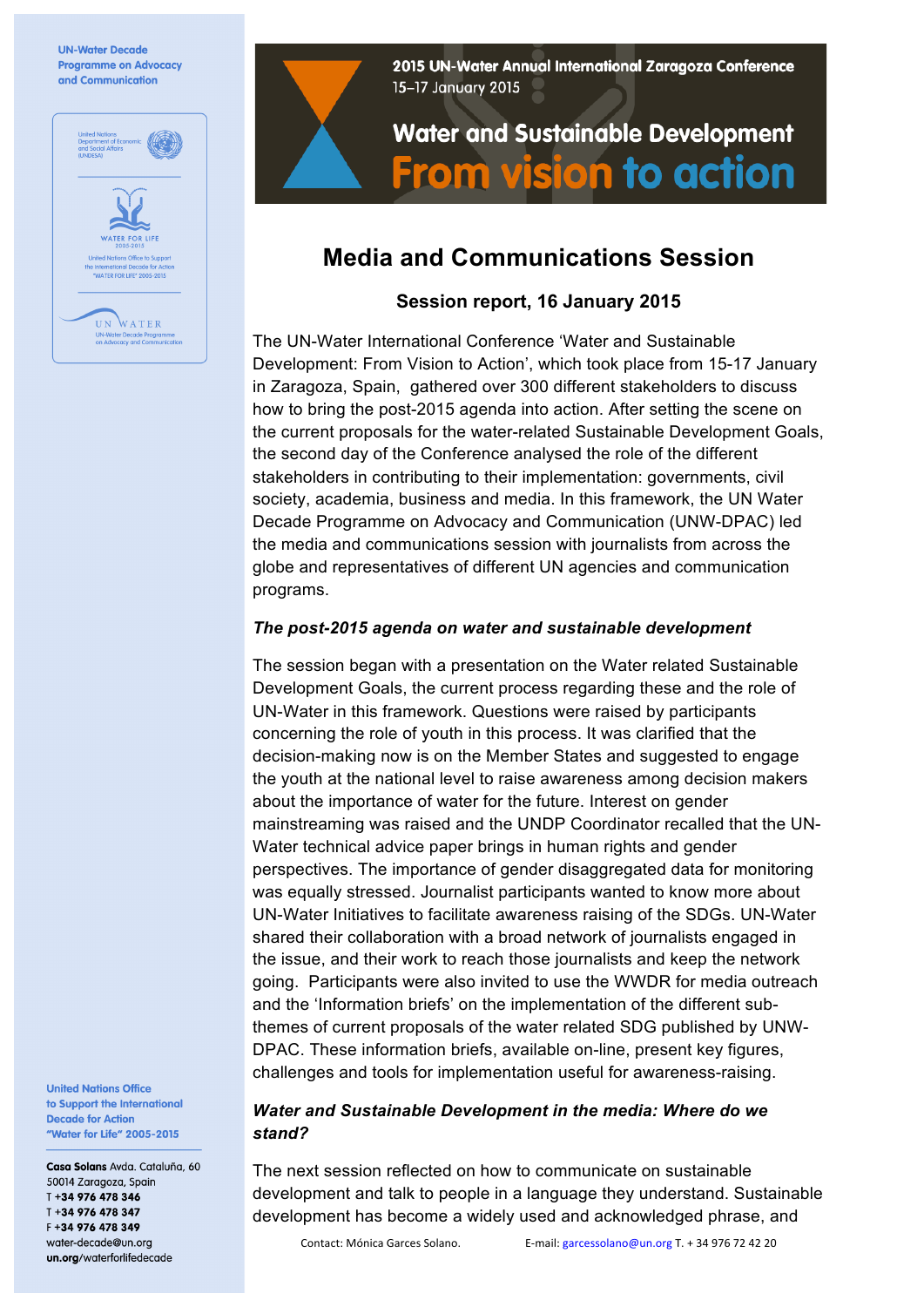

yet the term is not always well understood. Journalists have a strong and under-utilised opportunity to highlight the economic and social benefits to people. The question of how media professionals can specialise in sustainability, but be high-interest journalists?" is raised. Some options include cultivating high-status contacts with personal convictions and relationships with the very best photographers and filmmakers.

The debate continues discussing how and why water and sanitation in the media are relegated to the sidelines. WASH stories are considered to be insufficient in African media; the good news is that coverage of these issues in the continent has increased over the last decade. Examples of "bad WASH stories" are presented, i.e. those with mere superficial interpretation of WASH issues, to move to present the features of "Good WASH stories", those which, *inter alia*: feature real people and give voice to the marginalized from public debate and decision-making; expose malpractices in WASH Sector; and empower local people with knowledge to demand for services. Suggested solutions to improve this situation include training of journalists specialized in WASH and water integrity advocacy campaigns.

#### *Tools and sources for reporting on water and sustainable development*

Water and sanitation have been neglected in the mainstream media for a long time. In 2013, WSSCC and the UN Millennium Campaign commissioned a GlobalPulse study in order to get a better sense of the social media conversation on these topics. The study over a 3-year period showed that conversations around sanitation are mainly related to cholera (33% on average) and that a high volume of conversations on water and sanitation occur around World Water Day and World Toilet Day. The category which showed the highest increase is Human Rights, followed by Gender and Health. The study noticed an increase of water and sanitation related issues coverage and considers the fact that they are treated with a human right, gender or health lens, is a major step as it shows a better understanding of the implications of the lack of water, sanitation and hygiene.

A key issue at the national level is obtaining information on a regular basis from sector ministries. Journalists' role is critical in make sure that the commitments that are taken at the international level are followed up, respected and implemented at the national level, and yet it is very challenging for a journalist in a developing country to track information or budgets, and to undertake fact checking with government officials.

The next part of the morning is dedicated to a group roundtable discussion. Questions addressed include: Why is WASH not a favorable field for most journalists and communicators to report on, how has social media (facebook/twitter/blogs) affected WASH journalism, which issues pose the greatest challenge to reporting on WASH in participants' countries and what current WASH stories need to be reported most urgently.

#### *Water communication campaigns and lessons learned*

Contact: Mónica Garces Solano. E-mail: garcessolano@un.org T. + 34 976 72 42 20 Today, the world is facing major water crisis and many put hopes on information, communication, marketing or media. However, studies on

**United Nations Office** to Support the International **Decade for Action** "Water for Life" 2005-2015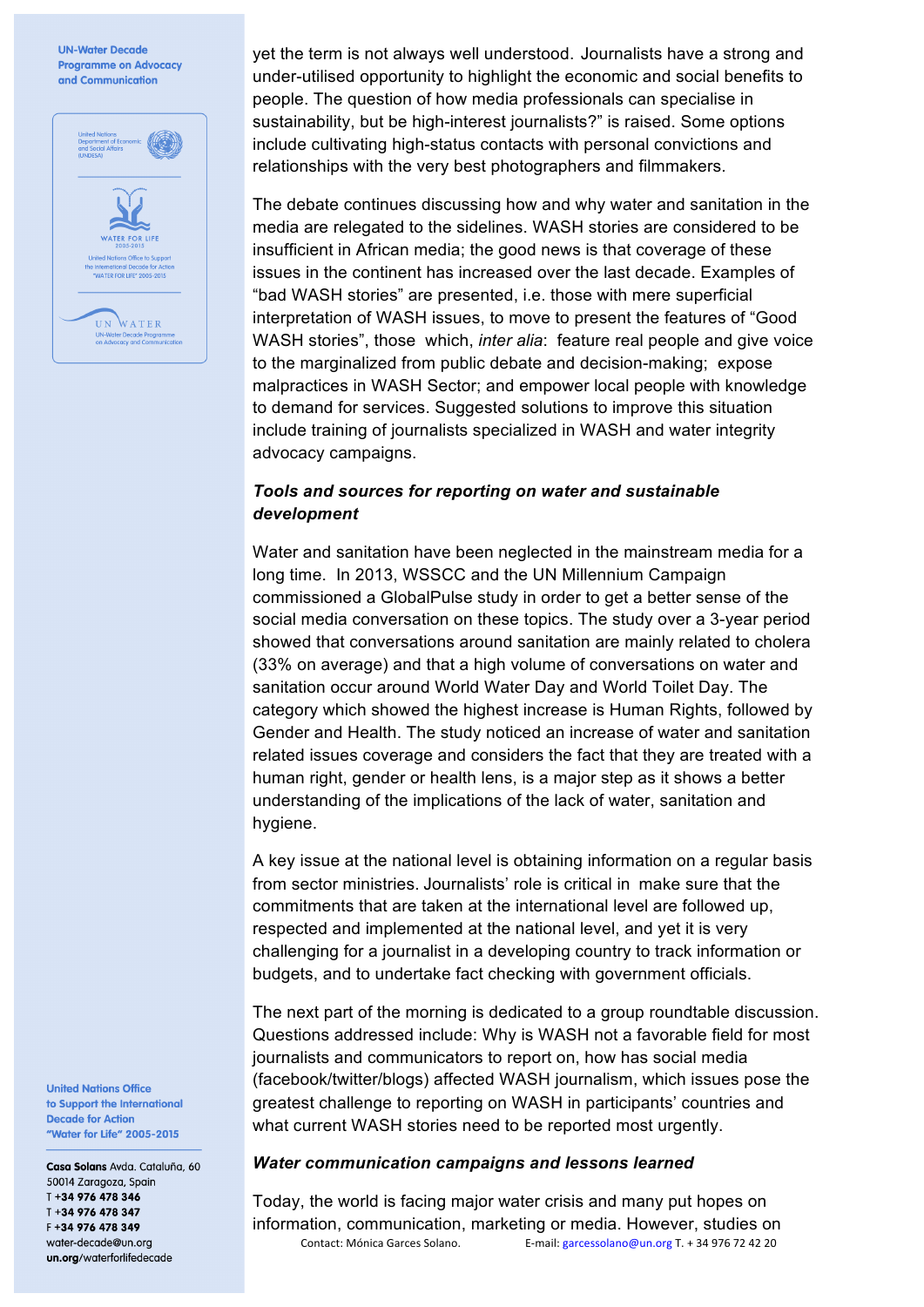

water information, communication, perceptions, words, slogans, campaigns, etc. are insufficient.

The research and publication on 'Water Communication, Analysis of Strategies and Campaigns from the Water Sector' was developed to fill this gap. It includes a general outlook and retrospective of the history of the water sector in terms of communication, the landscape of organizations communicating on water and classification of topics, the differences between communication, information, mediation, raising awareness and examples of communication campaigns on water. Findings include a stereotyped way of communicating water, less related to social aspects, as well as the importance of aligning our messages in different fields: an opportunity to better explore is the linkages with the climate change sector.

The communication work of UN-Water is presented, including several UN campaigns and World Water Day 2015 communications campaign. The challenge of bringing together different UN agencies to a common campaign while leaving space for each of them to relate it to their own topics is stated. Another challenge is developing a campaign on sanitation; World Toilet Day still hasn't reached so many people yet it's considered to be a good start. Proximity is an important factor: messages that are felt closer to the recipients have a stronger impact (ie 'Je suis Charlie' vs Boko Haram). Why raise awareness and what for? "If we are able to achieve a feeling of empathy then I believe awareness rising makes sense" said Daniella Bostrom, UN-Water.

Next, the End Open Defecation and WATERisLIFE campaigns were presented. In parts of the world where open defecation is not an issue, the fact that the issue is so poorly understood or even known is seen as the reason why it is not getting the attention and the response it deserves. To end open defecation there is a need to break the silence on this issue. The uniqueness of the End Open Defecation campaign is that it does not ask for money or signing of a petition, but it asks for people's time on the website. The campaign is always looking for on-the-ground content, photos and testimonials from communities that are directly affected by water, sanitation, and open defecation issues.

WATERisLIFE uses communication tools that provide clean water and stimulate discussion on safe water practices. They have developed innovative and emotional communication campaigns: the hashtag killer, 4 year old's bucket list, girl who couldn't cry and the drinkable book have won gold, silver and bronze Cannes Lions Awards, received top marketing and communications awards and have been featured in the Wall Street Journal and New York Times.

There was a roundtable discussion on solutions and how to improve campaigns. The world has changed, but is our communication changing accordingly? Sustainable development is a vague, broad and important topic: how to communicate sustainable development in a coherent way? Do messages attract target groups? Are they reaching intended audiences? These were some of the questions raised.

Some participants believed that communication strategies to bring awareness and change to the water sector should be alive, tangible and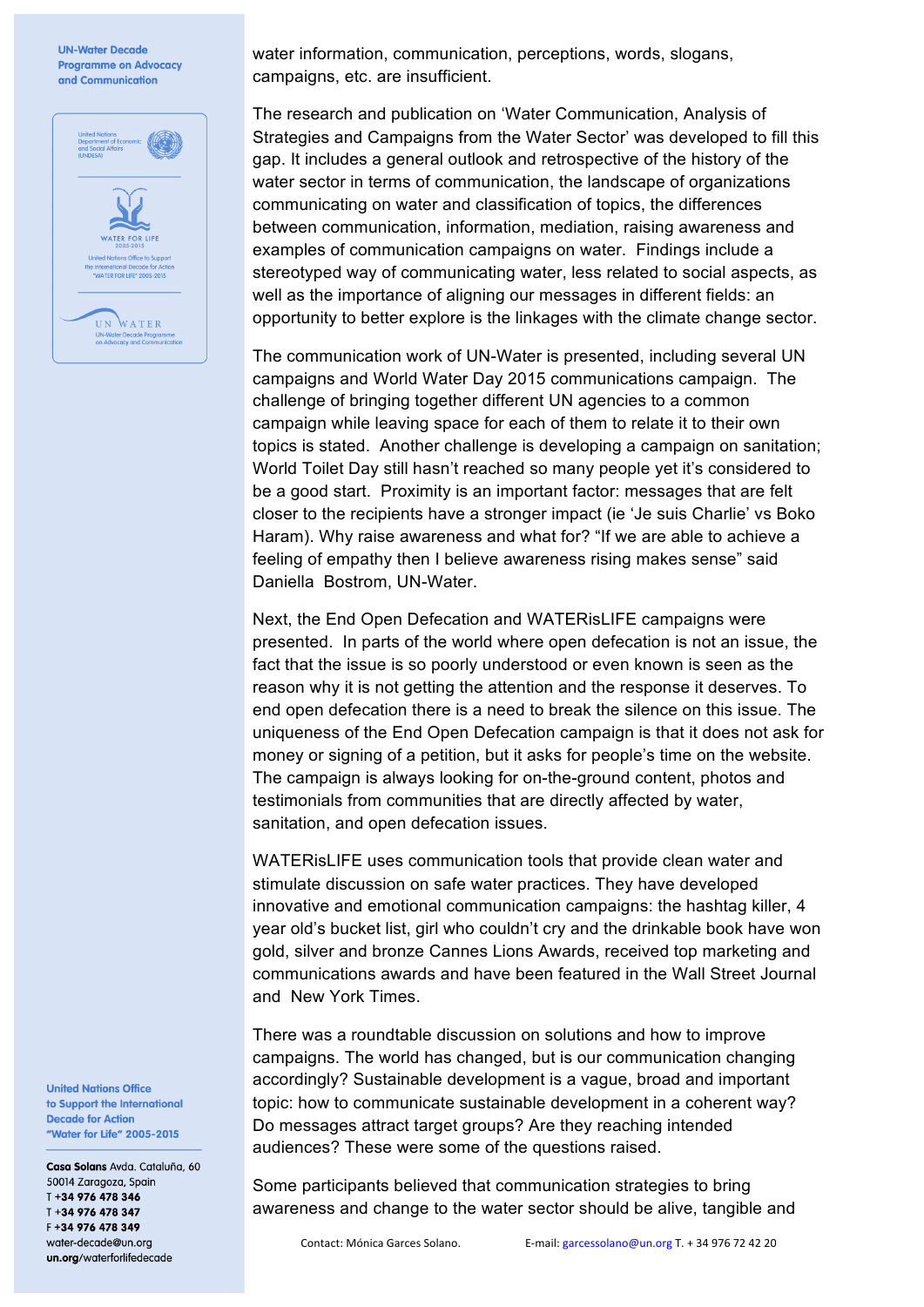

achievable - and speak a language that is relatable to our current environment. Starting with the story may be a useful entry point. The perception of some international awareness-raising campaigns as irrelevant to local contexts, and more directed to a "northern/western audience" was expressed. The need to improve the communication process between UN agencies and the local people was underlined. As an example of effort in this line, the UN -Water webpage goes through different layers: the first screen is dedicated to a more general public, the next layer goes into more in depth information and whoever wants to read more after that gets the most technical data. The importance of counting with a very good editor not coming from the water sector was also stressed. Participants agreed that if journalists don't understand what technicians are saying they won't be able to communicate about it properly. The issue of funding for journalists was also raised- is it vital for WASH, who should do it and can it ever avoid conflicts of interest were some of the questions discussed.

#### *Session Photos*



Participants exchange on Water communication campaigns and lessons learned



Daniella Bostrom, UN-Water, presents UN communication campaigns and reflects on importance of proximity

**United Nations Office** to Support the International **Decade for Action** "Water for Life" 2005-2015